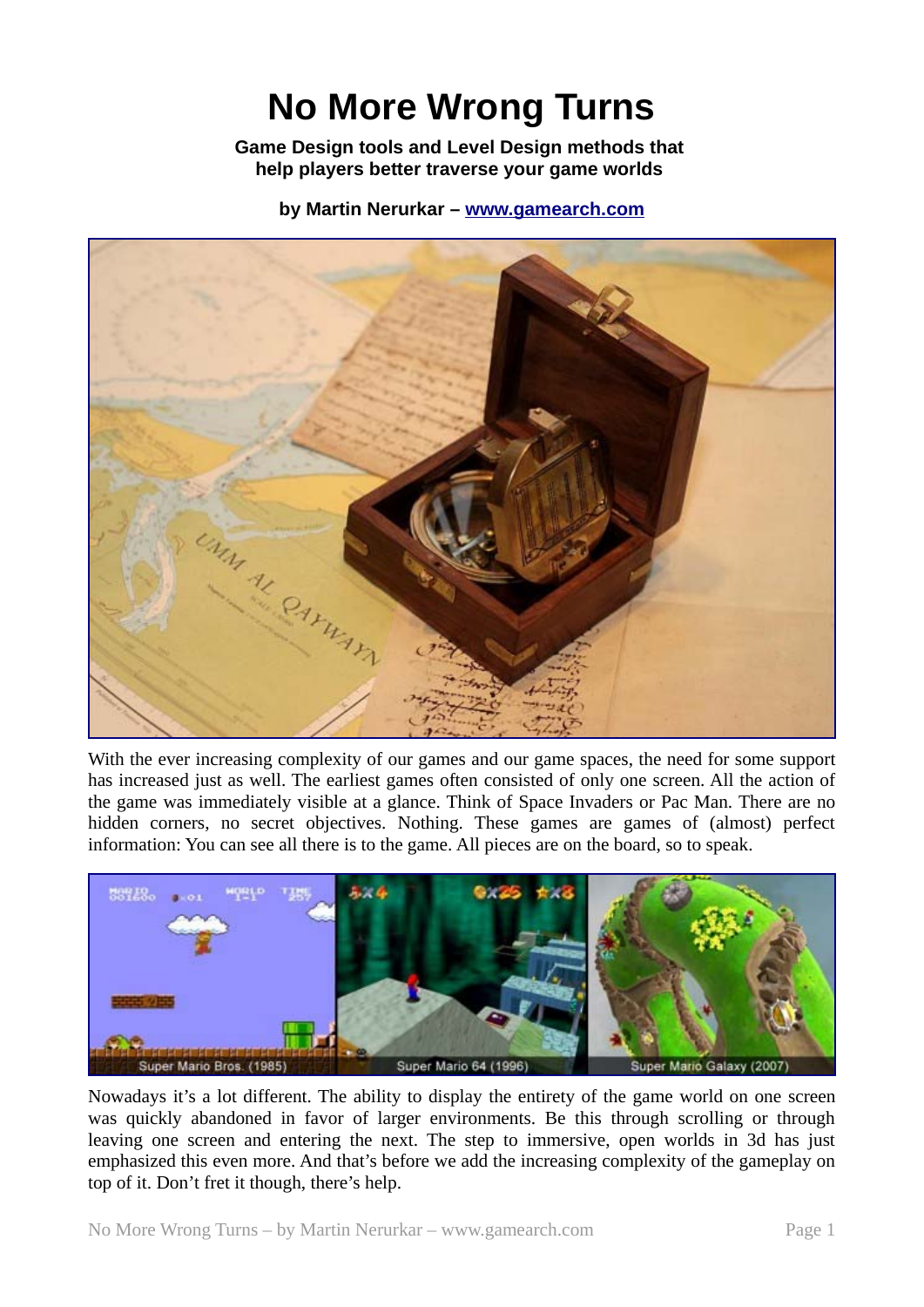## **Discrete Navigational Tools**

First off I've separated the navigational tools into two big categories: Discrete and immersed. We'll start off with discrete navigation tools first. And by discrete I mean that the tools are separate from the environment. They're a part of the Graphical User Interface and not the game environment. This puts them into squarely into the realm of Game Design. It also makes them stand out – that means they are noticeable but can also be obnoxious. However the fact that they're abstract makes it easy to use them to easily transmit more than just spatial information (a position, line, area or volume). For example the color of a dot on the map might display its health or whether it's friend or foe. Speaking of maps, let's start with the first tool:

## **The Map**



The map is what most of you probably thought of when I wrote navigational tool. It is the most obvious method and the most unsubtle one. What a map does is it displays the environment in an abstract and usually simplified way to provide a good overview over the game space. To that end, it often also contains other information on the game state such as the position and state of units or objects in the spaces. This makes maps very helpful for games in which the spaces are sprawling and complex and/or where there's a lot of different information to manage.

For example in Colossal Cave Adventure, the first adventure game, the player uses text to navigate through a cave maze. The game features no map, since it's all text, but it is so complex that it practically forces the player to sketch one as he plays.

 We've learned since then and the general trend to user-friendliness has ever increased over the past 30+ years. A step on that road was Doom. For the first time there were complex and immersive 3d environments navigated from a free first person perspective. And since this was not only new to the players but also to the developers, there was little in terms of immersed navigational tools. So to not get lost, players needed a map. And to spare the player the task of drawing it, the game takes over by drawing



the Automap for him: As the player progresses more and more of the game world becomes visible in his map. This type of map is quite common as it adds to the sense of discovery of the game and shows the players those areas that he hasn't explored yet.

Also noteworthy is that unlike many games, the map in Doom isn't static. Often times, you can activate the map, take a look at the world, and then return to the game to continue playing. In Doom you can bring up the map by pressing the Tab key. In this new view you can move around using the normal controls. The map moves accordingly while the arrow symbolizing your avatar turns. The controls are a bit awkward and objects or characters (except the player's avatar) are not displayed. Still you can give the map a try in this Flash Version of Doom.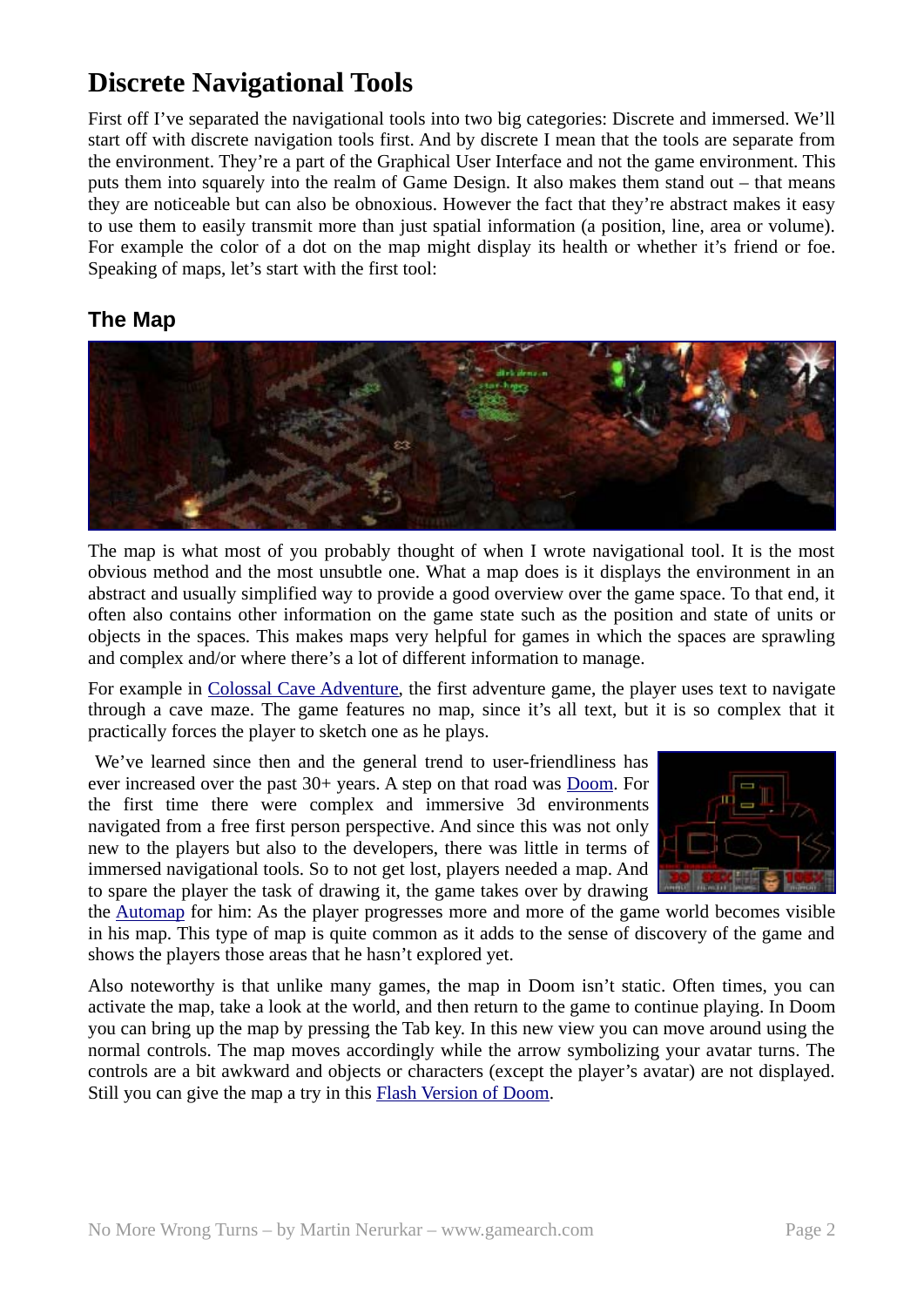Another more recent example of a map is Far Cry 2. In this game's huge open world Africa, the map is necessary to find your targets. What sets it apart from other games is the way the map is integrated into the game. It's not an overlay (as in Diablo) nor is it a separate screen as in Doom. Instead your character brings up a map in his hands without you leaving the game and breaking immersion. And just as with Doom it allows you to look at your map and still move through the world. It's also worth noting that



unlike Doom the large Far Cry 2 map does not need to be uncovered. A map of the entire gaming space is available from the beginning.

A point of note: the danger of maps that are fully uncovered is that the player might not know where he's been already. In such cases it's often useful to show the entire map but display unvisited areas differently to give hints as to which places to check out if the player is stuck. Instead of such a feature Ultima Underworld: The Stygian Abyss provided the players with the ability to add comments to the map. This could often be used to mark areas that were already investigated and explored.

In games where discovery is important, uncovering areas of the map can be fulfilling. The player first has to find out about the environment, and sometimes finding pieces of the map can even be a reward in itself. For example in Metroid Prime 3: Corruption the levels are peppered with secret rooms. In this game the player can unlock all the rooms of the current level on his map which makes it a lot easier to find these rooms. Here the map becomes part of the reward system. A negative point of note about this map though is that it is in 3d which makes it a bit hard to use. It's still quite good compared to other attempts at 3d mapping though. For example the map in Tom Clancy's Splinter Cell: Chaos Theory is in 3d and anything but easy to use. Using 3d makes it much harder to quickly understand the complex space which partially defeats the purpose of the thing in the first place.

Of course video games can also create impossible spaces that are very difficult to map in a way that is easily understood: Corridors that return the player to the starting position, even though they are a straight line, or doors that lead the player to different places each time they're opened. In these cases a map is usually not much of a help, especially as they are often meant to confuse the player.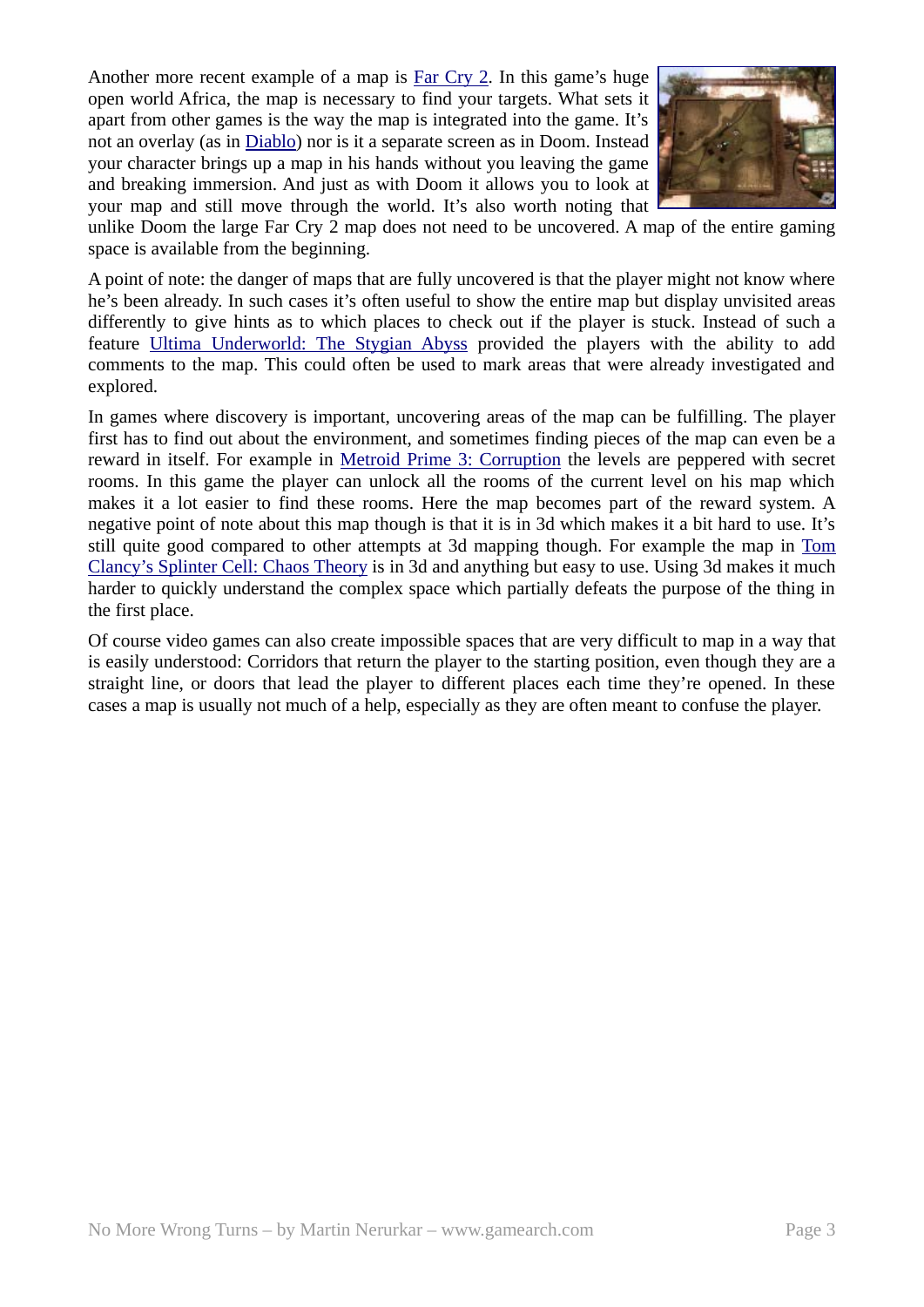### **The Marker**



The next type of tool is what I dubbed Markers: A Marker highlights a certain position or area in the world through a discrete interface element. Kind of like a Augmented Virtual Reality. Note that this element can be a 2d graphic or 3d model. Also some markers are also only visible when the associated object or place is visible while others can be seen even through walls and other obstacles.

Markers are very useful to lead the player to a certain position in the world – even if it is in motion. Because of they are often used to identify important areas of interest, like the positions of teammates or enemies to make it easy to reinforce, engage or evade. Or they draw attention to objectives or other places of potential interaction. For example the exclamation mark icons over the quest givers in World of Warcraft are what I would call a Marker. They make it easy for the player to navigate to important places where he can interact with the game.



Another example of Markers would be Left 4 Dead, where icons are used to highlight critical resources (ammo, weapons or "peels") and places of interaction (crescendo moment triggers). L4D also highlights the locations of your fellow teammates with a halo around their forms with the color displaying their current state. And last but not least, when a teammate can be brought back into action, a silhouette shows where the team has to go to free him or her.

Another well done use of this can be found in Unreal Tournament 3. Here players new to a team based multiplayer map can activate animated help arrows which show the way to the enemy flag. This is a good way to quickly teach new players the maps. This idea of marking the path rather than the target is also used in the help system of other games such as Army of Two and Dead Space.

A slightly odd example for a Marker are the red objects in Mirror's Edge.

These change color to highlight the obstacles the player can interact with. This is straddling the line between immersed and discrete tools since we're talking about objects that are a part of the world. However since these change color as the player approaches, they are definitely interface and not a part of the world itself.

Apart from those examples I also want to highlight (pun not intended) another games' use of Markers: Anno: Create a New World (or Dawn of Discovery) for Wii and DS. In Anno the game sometimes places position and/or area markers to point to certain positions. This is used to show the player where to build his first house or where to steer his ship in order to advance the story. However the top-down view in Anno can only display markers when they're on the screen. If you don't look at the place you have to steer your ship to then you won't see the marker which doesn't help you if the player has to find the spot in the first place. And that's where the next discrete tool comes in.

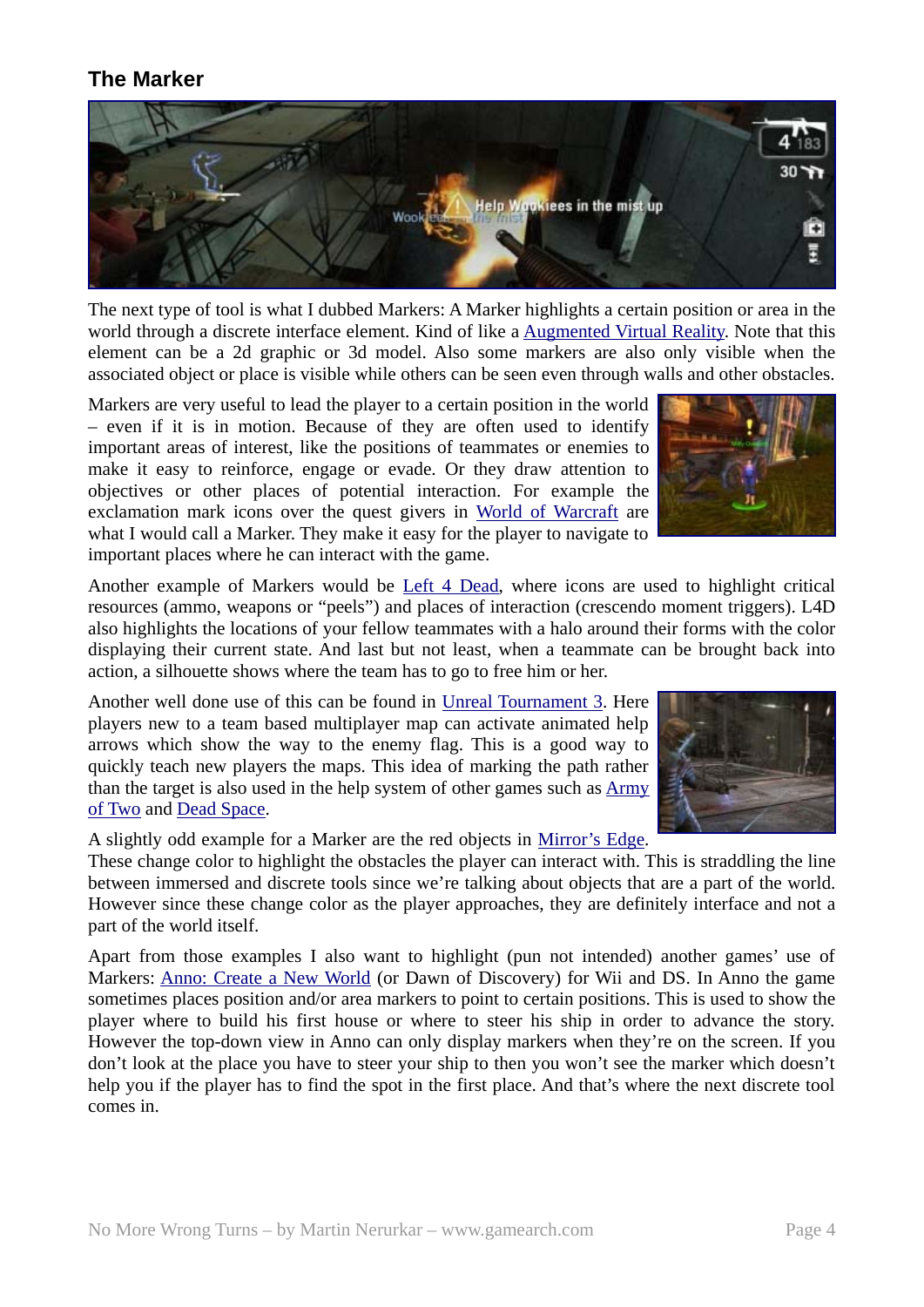## **The Compass**



Unlike the Marker which marks a certain spot, the Compass is part of the interface and points towards a place in the environment. Trying to explain it differently: When you move, the Marker stays with the world while the Compass moves with you. The Marker displays the target's absolute position while the Compass shows it's position relative to you.

Continuing the example of Anno from above, the Compass is a big arrow which points to the currently active (point or area) Marker. This arrow however is only visible when the original Marker is not on the screen. As the player approaches the Marker, the Compass arrow fades out. This isn't the only instance where Marker and Compass are closely intertwined. Quite a few games use a Marker for important objects. However when these objects are very important you want the player to be aware of their existence and location, even when they aren't on the screen. Which is where the Compass comes in.

A quite classical example of a Compass would be Call of Duty 4: Modern Warfare. It features a pretty simplistic compass which displays the cardinal points as well as the direction towards the next objective. The compass changes as the player turns so if the objective lies in the center then it's straight ahead of the player.

Another Compass only system is the teammate locator in Gears of War. Here if a teammate goes down a circle pops up on the players HUD. The

circle shows in which direction the wounded buddy is, relative to the player's position (plus some other assorted information).

Yet another Compass only, although more indirect, is the Jewel Detector of Far Cry 2. This gadget doesn't use a direct arrow to point to the hidden jewel suitcases. Instead it features a green light that starts to flash when the player gets close to one of these cases, increasing in frequency as the distance decreases. Additionally the light stays green if the player is looking directly at the position of these cases. This roundabout way of doing things helps make the search for jewel cases a lot more fun as you've actually have to go look for them and try to triangulate their position. Especially as the detector is not sensible to differences in altitude: I've found myself standing in an empty room wondering, while the jewel case sat on the roof. Also let me note that a lot of first person shooters use a Compass system to point a player under fire towards his attacker.

And finally the last example is another odd one: The sword beam from Shadow of the Colossus. It is also noteworthy because the game manages to include a helpful interface without breaking immersion and while reinforcing the exploration and discovery themes of the game.

Alright. That's all the discrete tools and a lot of text but I'm afraid there's even more. Let's head over to the immersed navigation methods:



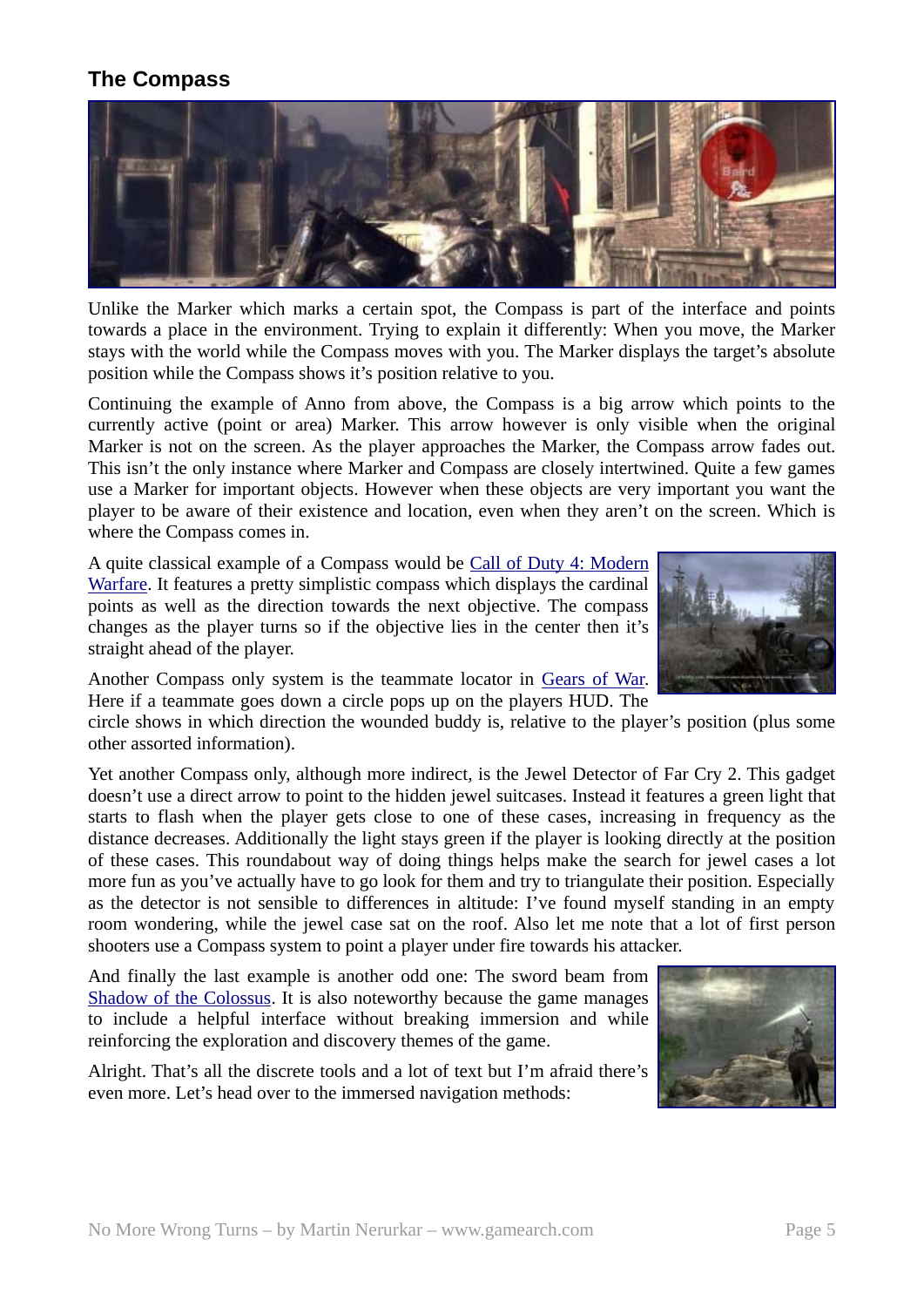## **Immersed Navigation Tools**

As mentioned before, immersed navigation tools are a part of the game environment. Unlike discrete tools which are general interfaces used throughout the game, immersed tools have specific applications in the individual environments. These tools also don't stand out as much as discrete ones and generally aren't perceived as a part of the interface. This is because they are built out of the Components (Geometry, Textures, Lights, Characters…) that are also used to build the environment itself, which makes them the responsibility of the level designer. It also means that most of them won't be consciously used by the player. Instead they serve as subtle instruments by which to guide the player but with this unobtrusiveness comes the danger that some players may just overlook them.

The fact that they're an immersed part of the level also makes them a lot harder to classify. Which is why I'm grouping them based on their purpose. I'll explain each purpose and then give a few examples on how to achieve the desired effect with different components.

### **Attract**



When using this tool, the aim is to attract the player's attention to a certain location. This is often used in linear level designs with complicated rooms to make it clear where the player has to move to in order to continue. It can also be used in less linear levels to highlight important areas of interaction – maybe places that the player will revist often.

Essentially the idea behind this is to make this target area look more important and thus interesting to the player so that he moves closer. This can be done quite subtly so that the player is unconsciously pulled towards where you want him to be. Of course it can also be done using more blatant means which will most likely cause the player to respond more consciously. As you can imagine there's quite a number of ways to go about this so I'll try and list a couple examples below.

#### **Contrast**

If we want to attract the player, we first want to catch his eye. Here painting techniques help us a lot. After all painting has been manipulating and steering the human eye for millennia. So what's true for paintings is true for levels: Visual contrast is a good method to catch a players' eye. The higher the contrast, the more likely the area is to be noticed. For example light coming into a dark room from a doorway will attract the player's eye and that makes him a lot more likely to approach the doorway.

In general light works really well as a method to highlight (pardon the pun) areas and paths. There's a reason that a lot of Disney theme park rides use light to mark their exits: So the visitors instinctively head toward the light and thus avoid congestions. Believe me, it works: While working on the PSP version of G-Force I had to run through a level to get to a certain point in the game to test something. To get there I had to go past a T-section in a vent shaft area. And even though I was familiar with the level I always



took the wrong turn there. Why? Because I was playing without thinking consciously and that route was lighted better. And as soon as we had that changed I didn't end up going the wrong way.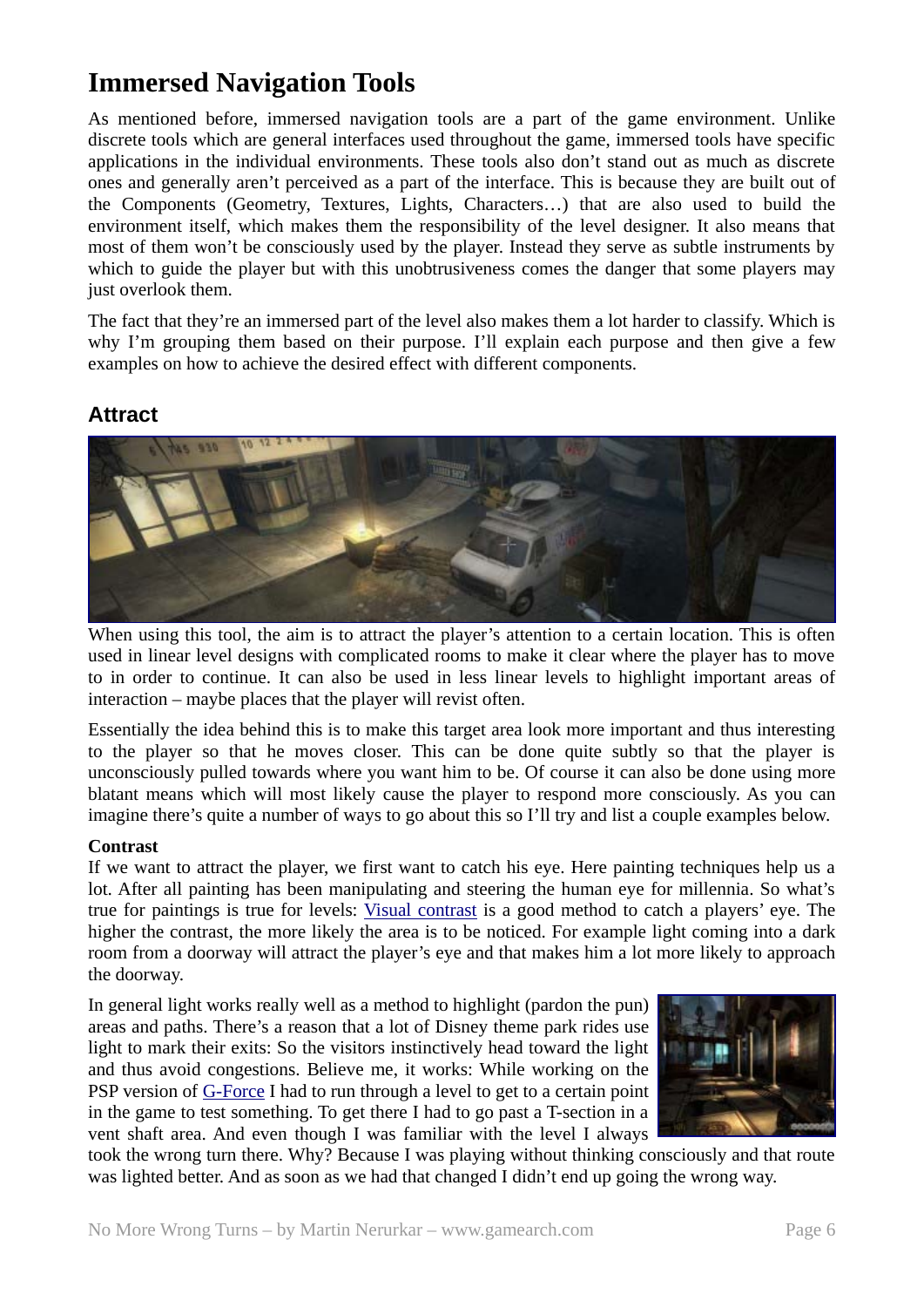To further expand on how important this is, there's also what's called the "Squint test": You squint and look at a screenshot of your game. The brightest area is where people's eyes will most likely be drawn. There's even a Squint mode feature in the Unreal Engine 3 Editor that blurs your viewport to simulate such a test.

Of course apart from light you can also use other methods to create a contrast: You could use a unique shape that stands out to attract the player's attention. One arched doorway next to four rectangular ones will look a lot more important. You can also use color to create a contrast. A red door in an otherwise white room is going to catch the players' eye much more than a grey one will.

#### **Composition**

Similar to how the technique of contrast is informed from painting techniques, this method is too. Here objects in the environment subtly point towards where the player has to go. The lines of the objects are oriented so that if the eye follows them it will reach the intended target. This works especially well if these lines cross the intended boundaries directly. For example a plank lying over a chasm will give the player the hint that jumping over said chasm is the way to continue.

#### **Weenies**

A Weenie is a term taken from the Disney theme park designers. It refers to a large structure in the distance that's clearly visible to the theme park visitor. What these weenies do is give reference points for navigation within the park as whole. Additionally they also look interesting and important so that the visitor wants to come closer and check them out. The same principle can be applied to Level Design.

A good example of this in use is in the game Mirror's Edge. Here the player learns that he has to follow the red objects to get to his goal. And in one map there's a large red radio tower visible in the background. The shape is already unique as most other buildings are skyscrapers but add to this the color red which both stands out and already has some navigational meaning and this Weenie is sure to draw the player in.

#### **Motion**

Motion is an excellent way to attract attention. Based on how our human eyes and brain work, animation and movement easily catch someone's eye. This increases the effectiveness of a visual component tenfold as compared to static clues. Whether it's sparks, moving doors or flickering lights – they all work equally well. However using motion also means that player interest is a lot more conscious than with unmoving elements. This also includes scripted events such as a crane breaking down or a door being blasted off its hinges. These events will grab the players' attention and surely make him want to investigate.

#### **Cutscene**

Short cutscenes can also be an excellent tool to focus a players' attention on a certain area. For example when entering a big room, the camera shows the contents of the room and ends up focusing on the closed door at the other side. This clearly tells the player that this door is important and probably the way to leave this room. Of course this interrupts gameplay briefly but a cutscene can communicate complex routes quite clearly.

#### **Characters**

Adding Characters to a level can help the player navigate. For example in a shooter the player will be used to attacking his targets and then moving past them. If he's suddenly being attacked from a balcony in a house then this will focus his attention on that area. Maybe he might wonder how to reach this position to get a better vantage point or to grab whatever items his enemies will drop. Whatever the case the player now knows that there's something up there which makes him likely to investigate. Additionally if the game features some sort of hit-direction compass then the player also



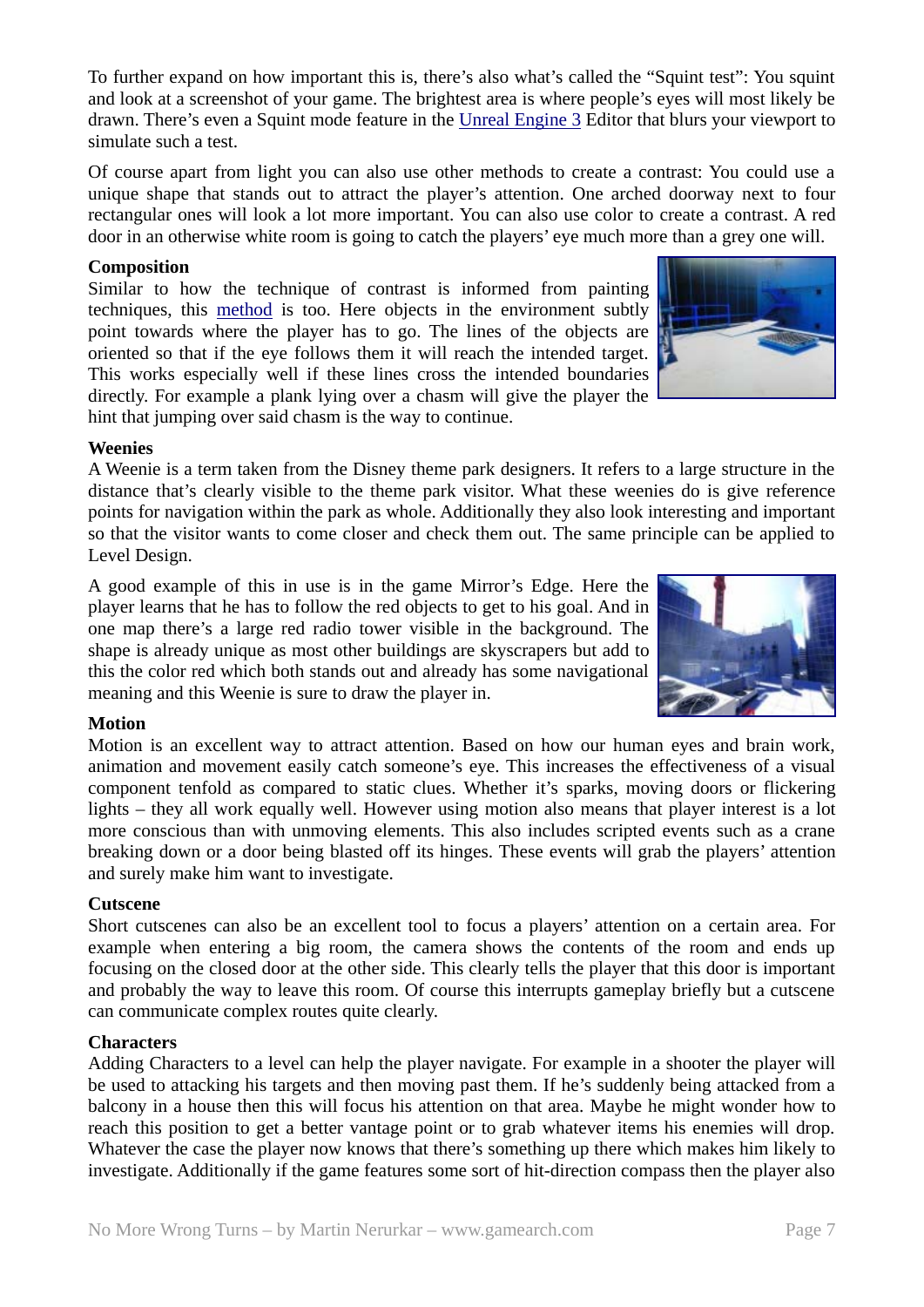gets the direction of his attackers as a clue. This makes this work even if the player's not looking at them directly when hit.

Another way to use Characters is to use friendly units to show the way. If your allies are moving along the planned path and through a doorway the player will take notice of that route and probably follow them along. Of course only if he notices them leave. For this reason it might make sense to have one character leave through the doorway and another one take up a position next to it. That way, even if the player misses the initial character leaving he can still spot the second one and come to the conclusion that the



doorway is important. Be careful with this though as you don't want to make the player feel like he's only following his allies and not exploring himself. Also you of course need a robust AI that doesn't get stuck or ends up in the wrong place.

#### **Pickups**

Just as with Characters, Pickups will draw the players' attention. One reason is that pickups are most often highlighted to be clearly visible: Maybe they even rotate or pulsate. Either way they often stand out visually. Add to this the fact that most players will want to pick them up and you've got a perfect tool to attract players to a location or to pull them along a route. This can also be used well in multiplayer maps where there usually are lots of items around.



In G-Force we've used this technique to help the player find the way to continue. The environment of many levels requires the player to frequently ascend and descend however the camera cannot be used to look up or down in regular gameplay. Because of this the tops of shelves or tables might not immediately seem like the places to continue. However if he sees a pickup rotating on the table the player is much more likely to investigate. Also the rotating pickups made them visible even if they were at the sides of the screen.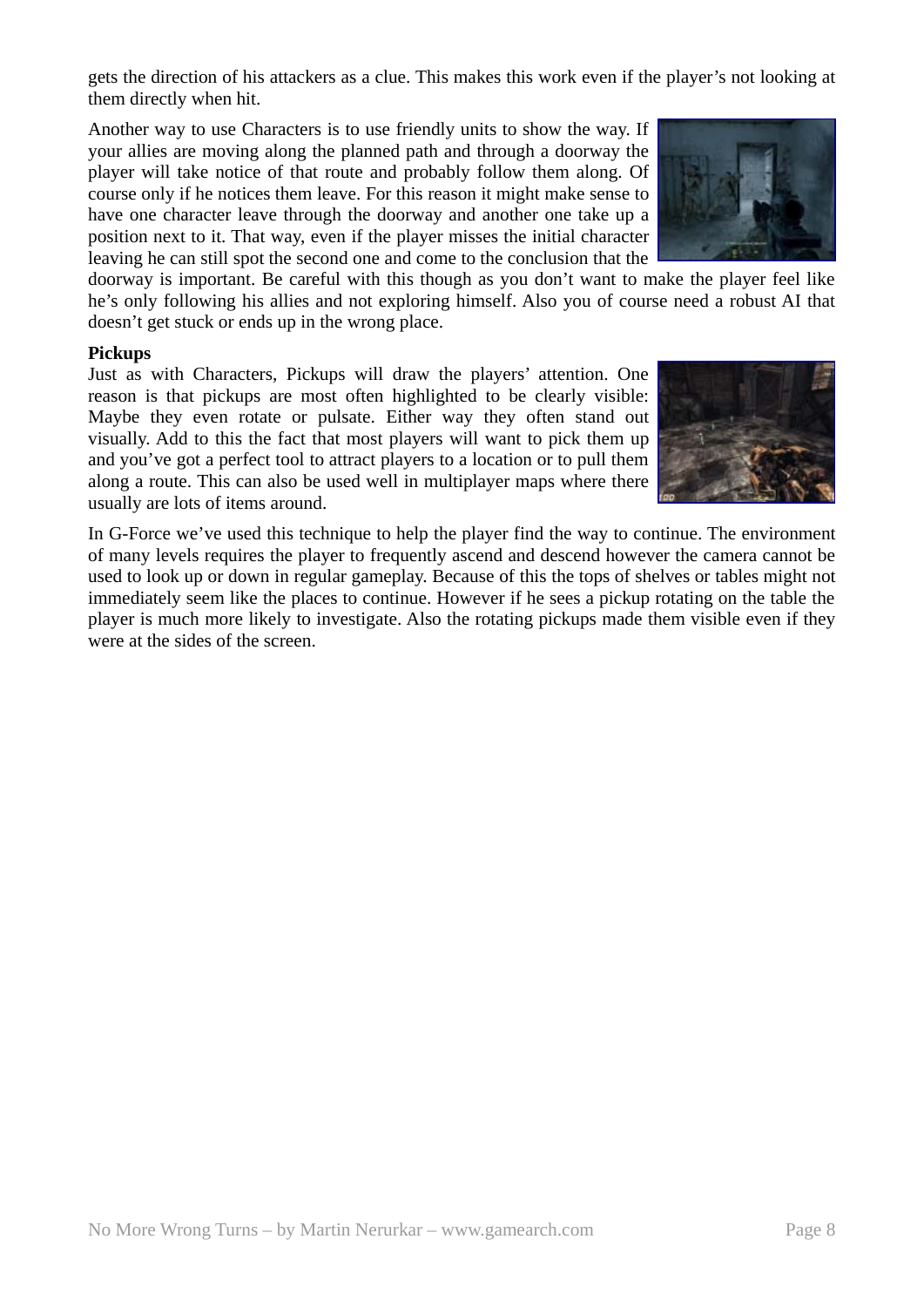## **Identify**



This method is used to help the player with his ability to orient himself within the environment. It does so by distinguishing different areas from one another. This helps the player identify them and thus gives him a sense of position in the overall level. This only really makes sense in non-linear worlds such as hub-levels, multiplayer arenas or large open worlds.

#### **Landmarks**

Landmarks are immediately visible features of the environment. While within the area the Landmark is often in view. This way it can give identity to a location. In smaller maps it could be a statue or maybe a large red truck. In bigger maps it could be a prominent bridge or a skyscraper. As you can imagine Landmarks and the Weenies mentioned above can be one and the same object to both attract the player to a location and help him identify it.



#### **Style**

Unlike the Landmark, where there's one dominating feature, using Style means that the difference permeates an entire area. It could be a different architectural style, indoor vs. outdoor or plainly and simply a different color through textures, light or post processing effects. I doesn't matter as long as the different areas are distinct enough for the player to easily distinguish and remember. A downside is though that you still have to teach the player the relative position of the different locations. It's not



really evident to a player standing in a back alley that the little pirate village is right next to the dark woods.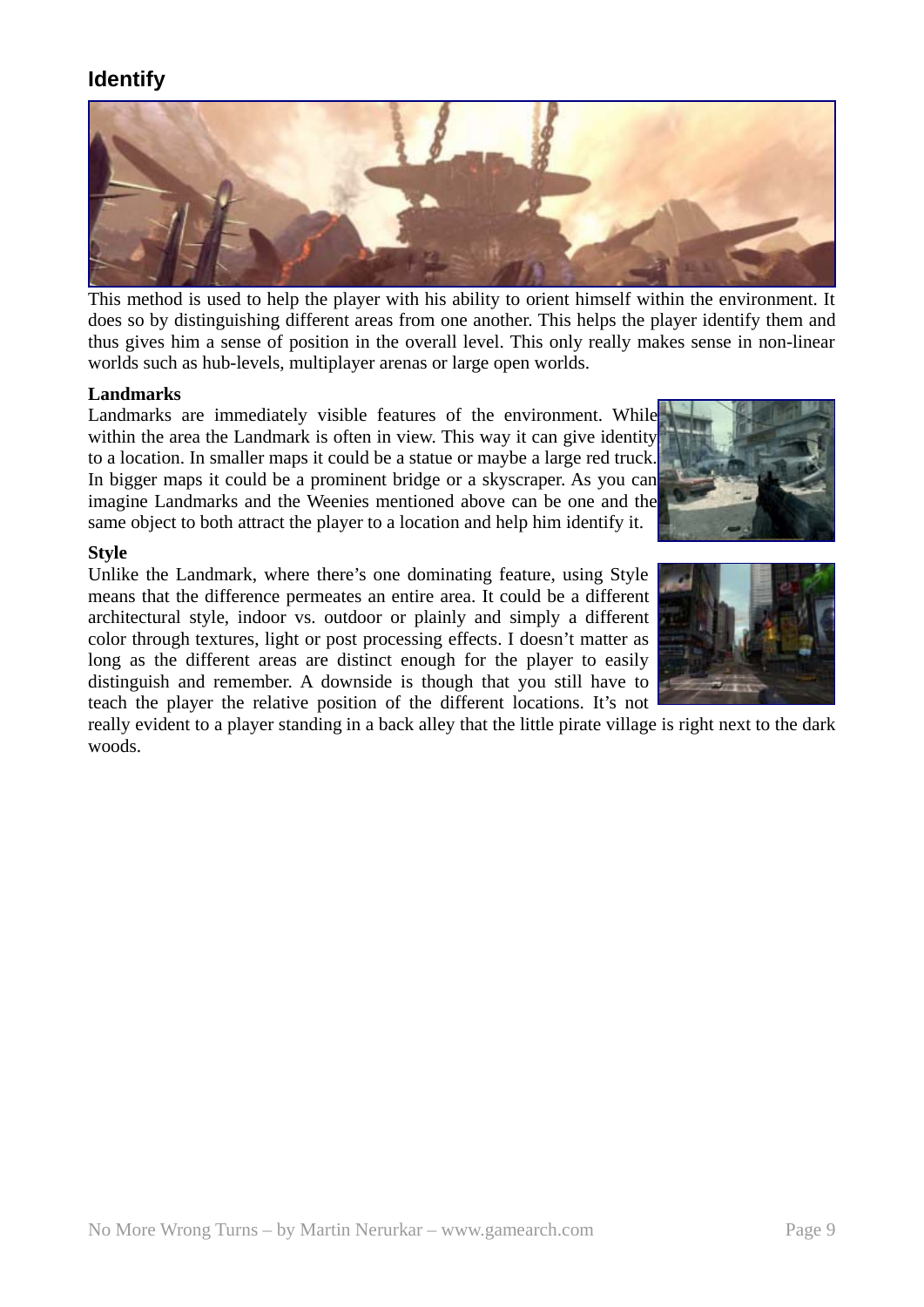## **Guide**



The Guide method is building actual guides into the map itself. These guides clearly lead the player along to where he wants to be. This also makes them quite obvious since players need to consciously see and use them. Examples would be signs or colored lines throughout the level. In some cases there are even maps of the level displayed as textures on the wall.

Of course this kind of tool only really makes sense in non-linear environments where there are multiple different places of importance to reach. Especially if the places are complex or there's lots of different ways to get from one to the other. In linear levels there's little need for this.

#### **Signs**

Team Fortress 2 from Valve Corporation is an obvious example for Guide Signs: The game features complex multiplayer maps that sometimes even change during gameplay. To help the players learn and cope there's a lot of signage throughout the levels. These signs are clearly visible and generally make it easy for the player to figure out which route to take to get to a certain area. They also fit in well with the visual style and theme without seeming out of place, even though they are huge.

#### **Lines**

Portal, another Valve game, is a good Example of Lines. Even though the individual areas aren't too big, the interplay of the different interactive elements can be complex at times. To help here the game visualizes logical connections, such as between a button and a door, by using glowing lines. These are a great help when navigating the environment. They also have the added bonus that they transmit a lot of other information as well, something that's generally hard to do with immersed navigational tools:



These lines also display the states of the different objects (button pressed, energy on…) and their links (button A opens door B).

Lines are also used to great effect in the Apple Orchard Level of the horror game Condemned: Criminal Origins. Playing an FBI investigator the player has to use his equipment to follow clues such as blood trails. This is used throughout the game but since almost all the levels up to this point are linear it is of little importance. In this second to last map however the player is in an old farmhouse. Here he can freely explore the house but to make sense of it he has to use his special lamp to light up the four different trails of scrawled writing. Following each of them to their conclusion is required before the player can continue the game. This works really well as the player is unable to fight back while using the light and ends up easily distracted following the writing as it crawls up walls and continues along the ceiling.

The 2008 Prince of Persia video game also makes great use of lines, albeit very subtle. In this game the player can do a wild manner of acrobatics such as walking along walls or climbing up columns. This variety of movements makes it harder to decide what to use when. To help with this the game features scratches and other damage to display the different paths. If there are scratches along a wall then that means that to continue the player has to perform a wall-run. This is a subtle method that works well with the setting but has the problem that it doesn't display a clear path.

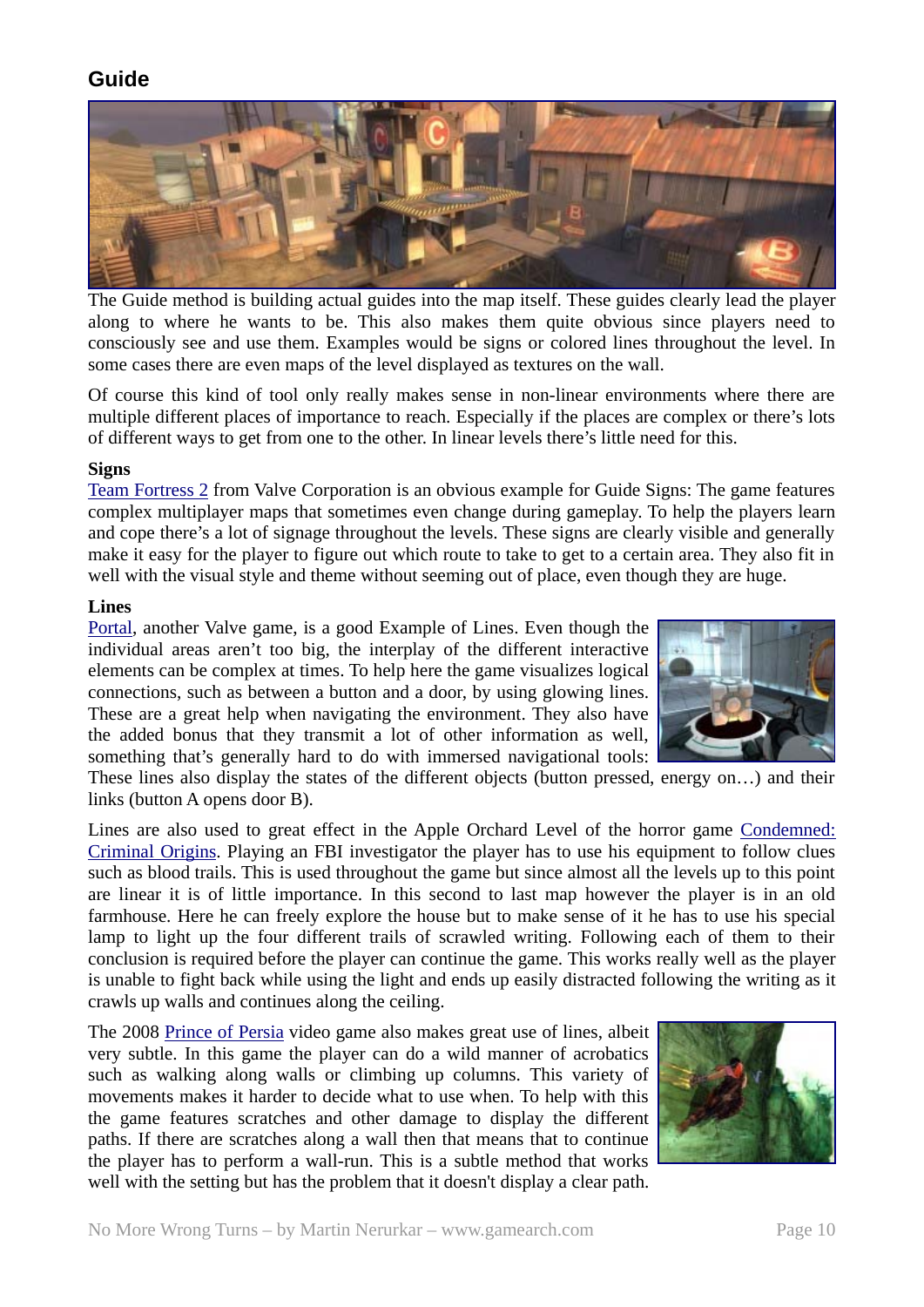## **Conclusion**

Okay. So that's all the tools and methods I could think of. I hope that you've enjoyed the read and that it got your gears spinning. However, to give you something to really work with I want to close the article with some tips on when and how to best use the presented tools and methods.

The first step to using them is already done: Now that you've (hopefully) read the article and are now (probably) aware of their existence can begin to consciously use them to solve your design problems. This doesn't mean that you'll always have to throw so much information at your player that he feels like he has no other choice but to follow your instructions. An important part of all these tools is that they make it easier for the player to make meaningful decisions. They do not remove his ability to decide. Which is why methods, such as sealing off all doors after the player has passed through them to only allow him to move on are not listed above.

Also keep in mind that less is often more. In some instances it can be desirable to not give any navigation hints. For example the madness maze that can be found in Max Payne is such a case. Here the player is supposed to have a hard time finding the right path. All the walls look alike and so the player will wander around aimlessly. This can be annoying but since the area in the example is quite short it's not so frustrating as to become a problem.

However if you decide to provide some help to the player, how do you go about it?

Below I'll have a couple of notes and tips for you. There's some repetition of important information mentioned above but there's also some new points in there as well. I've chosen to use a bullet point format to make it easy to get an overview. So that said, let's get started:

## **Discrete Navigation Tools**

- Discrete Tools are the general rules of the game used in many environments
- They are a part of the game's Graphical User Interface
- Discrete Tools are designed by the Game (or Interface) Designer
- They can communicate more information than just spacial data (position, line, area, volume)
- They can easily adapt to moving or changing targets
- Discrete tools are used consciously by the player
- Are often very obvious and hard to overlook
- The information displayed through them seems very important
- Discrete Tools can be optional, players can adjust or deactivate them
- Too much information and options can easily confuse the player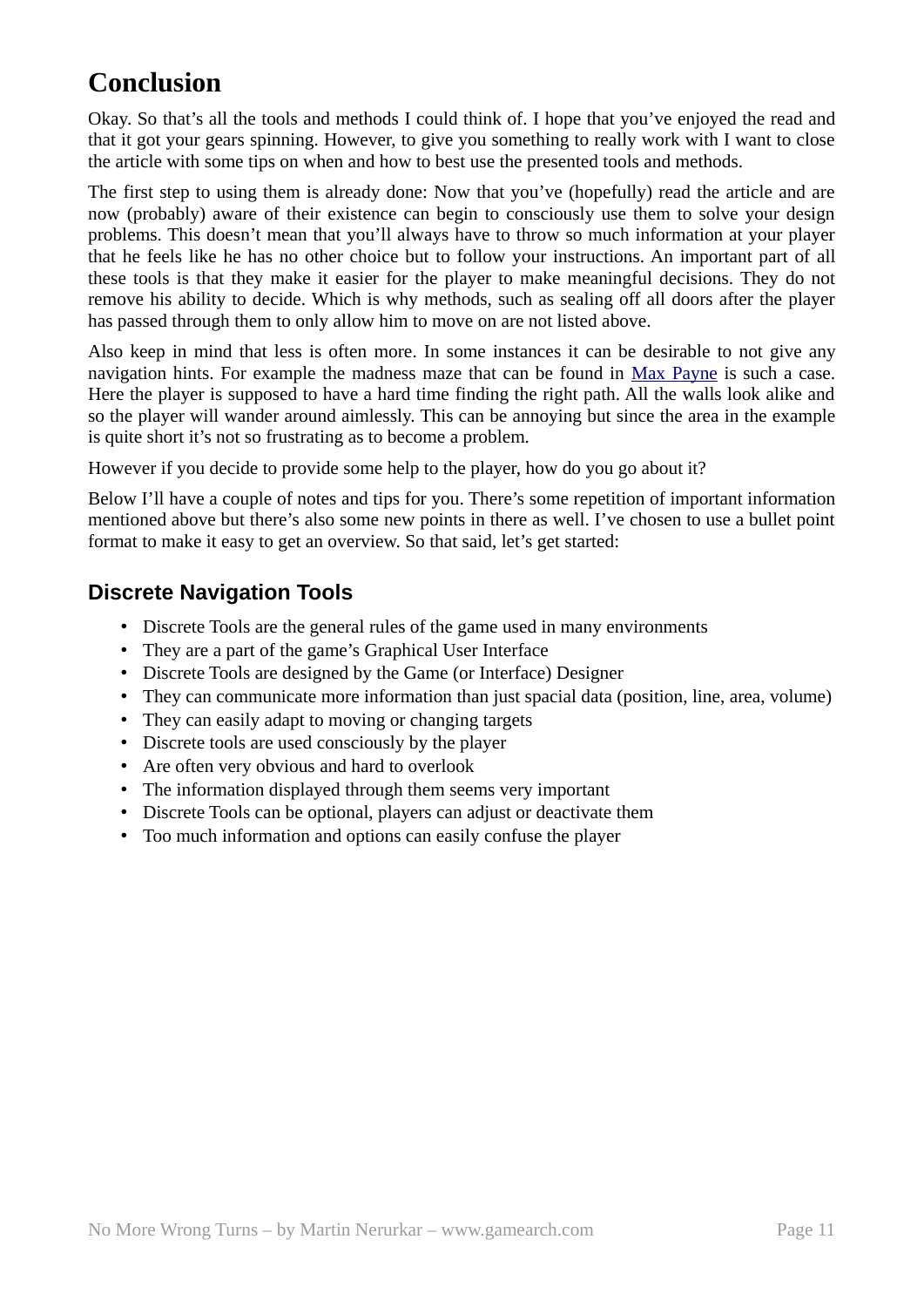#### **What are the properties of Maps and when and how do you use those?**

Maps provide an abstract view of the game space as an overview

- They are best used in games with non-linear maps, complex spaces where tactical use is important or levels with lots of units
- Games where you want the player to focus on the game itself should not use maps

The right degree of abstraction is critical

- Simplify the display as much as possible while still making it easy for players to quickly understand where each place is
- 3D maps are often too complicated to use quickly and easily

Maps can be static (no interaction with the game itself) or interactive (allowing interaction, often while the game still runs)

- Static maps are good for games where you only want to communicate information since they are less complicated
- Complex games where there are lots of resources and units to manage do benefit from an interactive map

Maps can be a separate screen or an element of the regular game interface

- Separate screens provide you with more screen real estate to use for the map but this breaks the regular game flow
- If during your game the player often needs to sneak a quick glance at the map it's better to display it embedded in the GUI

Maps can be a paused or live, that means being displayed and updated while the game runs

- A map on a separate screen hides the regular view and often needs to pause the game, especially if its static. This breaks game flow
- A live map doesn't interrupt gameplay but in stressful situations it becomes difficult to both pay attention to the game and the map

Areas on the map must first be uncovered by visiting them. Alternatively the entire map is visible from the beginning

- If your game features a strong element of discovery then the uncovering of the map helps support this
- If the game is less about uncovering the map but rather about how to use the environment then it makes sense to make it all visible

Areas on the map can be uncovered as a bonus, maybe through collecting items or fulfilling sidequests

- Unlocking parts of the map can be a great bonus if this information grants the player an advantage such as showing a hidden route
- This can even be used with already fully unlocked maps by displaying previously secret information like a secret area with powerups

Maps can mark areas already visited by the player

- This is especially helpful for environments where the player has a lot of different routes that he can take and side paths he can uncover
- This is only really needed if the map is areas of the map are visible without the player having visited them, maybe because they were visible from the start or because they were unlocked as a bonus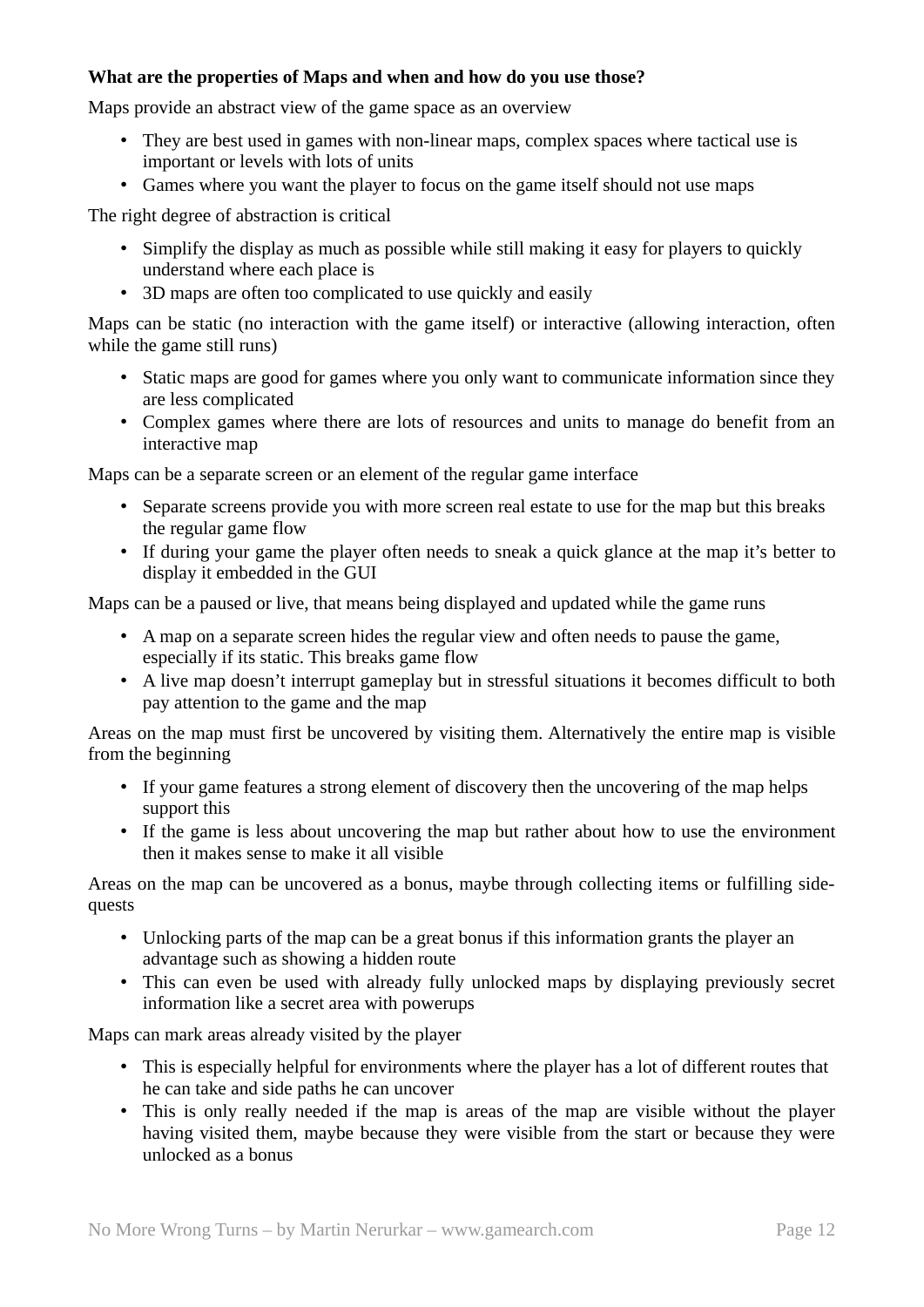#### **What are the properties of Markers and when and how do you use those?**

Markers highlight a target or target area by using a graphical interface element

- They are best used in games where the player needs to be aware of the precise location of different important targets and their states
- They make more sense in non-linear maps but can also be used in linear environments

Markers are visible in the regular game view, directly marking the target

- This makes it easy to understand what the marker refers to once the target area or object is visible
- When the target is not in view, the marker is also hidden forcing the player to look around. Here Markers can be well complimented by Compasses

They can be displayed only when the object is visible or all the time

- Marking the target only when it's on screen makes it easy to understand what to do within the visible area but provides no navigational help otherwise. This makes sense for very localized interactivity that would otherwise not be entirely obvious
- Always showing a marker is useful for when the target is of relevance regardless of position
- Markers can also be shown/hidden based on the player's distance to the target to achieve a compromise

They can easily communicate additional information about the target area

• Because of this markers are very useful to highlight targets of varying types and different states

Markers are "in the face" of the player which makes them look quite important

- This means that the players will make conscious use of Markers
- Too many elements however can distract the player or clutter the screen. Fading out Markers when they would obstruct (near the center of the screen perhaps) could help mitigate this.

#### **What are the properties of Compasses and when and how do you use those?**

Compasses point the player toward a target by means of the graphical user interface

- They are best used in games where the player needs to be aware of rough direction towards important targets
- They are mostly used in non-linear maps but can also be used in linear environments, especially if the target is in motion

Compasses only give a rough direction towards the target

- It can sometimes be difficult to understand what the Compass is pointing to, especially if the target area or object isn't otherwise marked. Here Markers can be used to clarify
- This slightly unclear information can be an essential game element by making the player actively search for the target and explore the area

Compasses can communicate additional information about the target area

• Because of this markers are very useful to highlight targets of varying types and different states

Compasses can look quite important, especially if they're in or near the center of the screen

- When they're in the middle of the screen players are consciously aware of them
- Like with Markers, too much can clutter the screen. Fading out the Compass when not needed can help lessen the negative impact